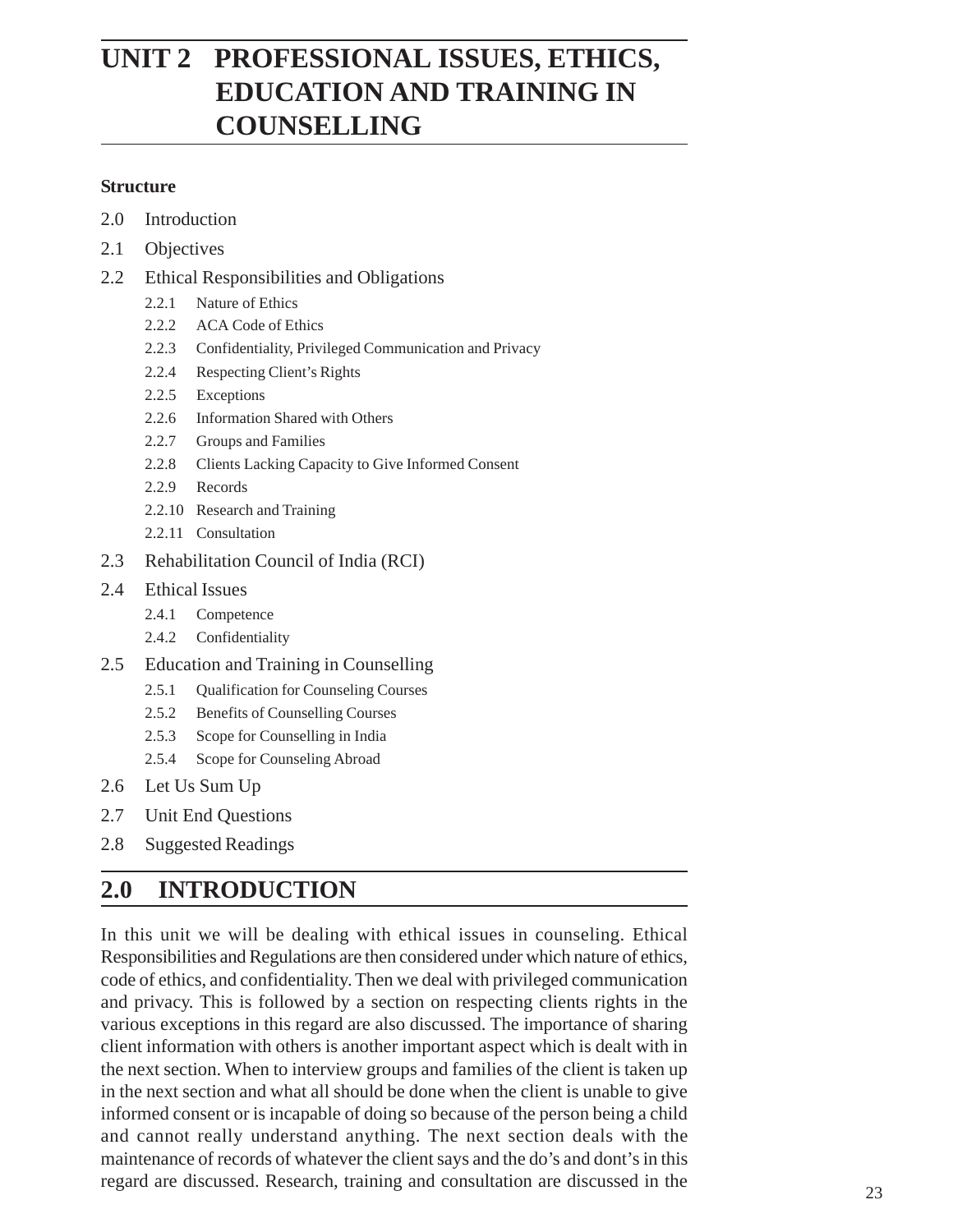**Introduction to Counselling** next units to be followed and the role of Rehabilitation Council of India in ensuring ethical standards in India especially in counseling and psychotherapy are discussed in the next section. Amongst the ethical issues, competence and confidentiality are discussed followed by education and training in counseling.

# **2.1 OBJECTIVES**

After reading this unit you, will be able to:

- Define and describe ethical responsibilities;
- List out the regulations covering ethical issues in counseling;
- Elucidate the exceptions to the rules;
- Explain how to keep records of the client's statements;
- Describe the ACA rules and regulations;
- Describe the RCI ethical guidelines;
- Elucidate the ethical issues such as competence and confidentiality;
- Explain the qualification for counseling courses; and
- Analyse the scope of counseling in India and abroad based on the qualifications.

# **2.2 ETHICAL RESPONSIBILITIES AND OBLIGATIONS**

Counselors like all other professionals have ethical responsibilities and obligations. There are many ethical and legal considerations that need to be looked in to by the counselors as helping professionals. At the same time considerable measures have to be taken to make these ethical guidelines more comprehensive, specific and related to different situations. For instance the following needs to be kept in mind:

- 1) First, clear cut, specific ethical codes that provide adequate guidelines for the ethical behaviour in the very wide range of situations encountered in counseling relationships have yet to be evolved.
- 2) Second, most counseling professionals work within the context of institutions such as schools, colleges, hospitals, churches and private agencies whose institutional value systems are quite different from those of counseling profession itself.
- 3) Finally, counselors are particularly likely to encounter situations where their ethical obligations overlap or conflict. Often a counselor is simultaneously working with several people who are involved in their own close interpersonal relationships, whether in the family, school or other institutions. In such situations, ethical obligations become exceedingly complex.

The principle rule supporting ethical obligations is that the counselor must act with full recognition of the importance of client's rights, the ethics of the profession, and the relationship of moral standards and values, individual or cultural, in the life of that client.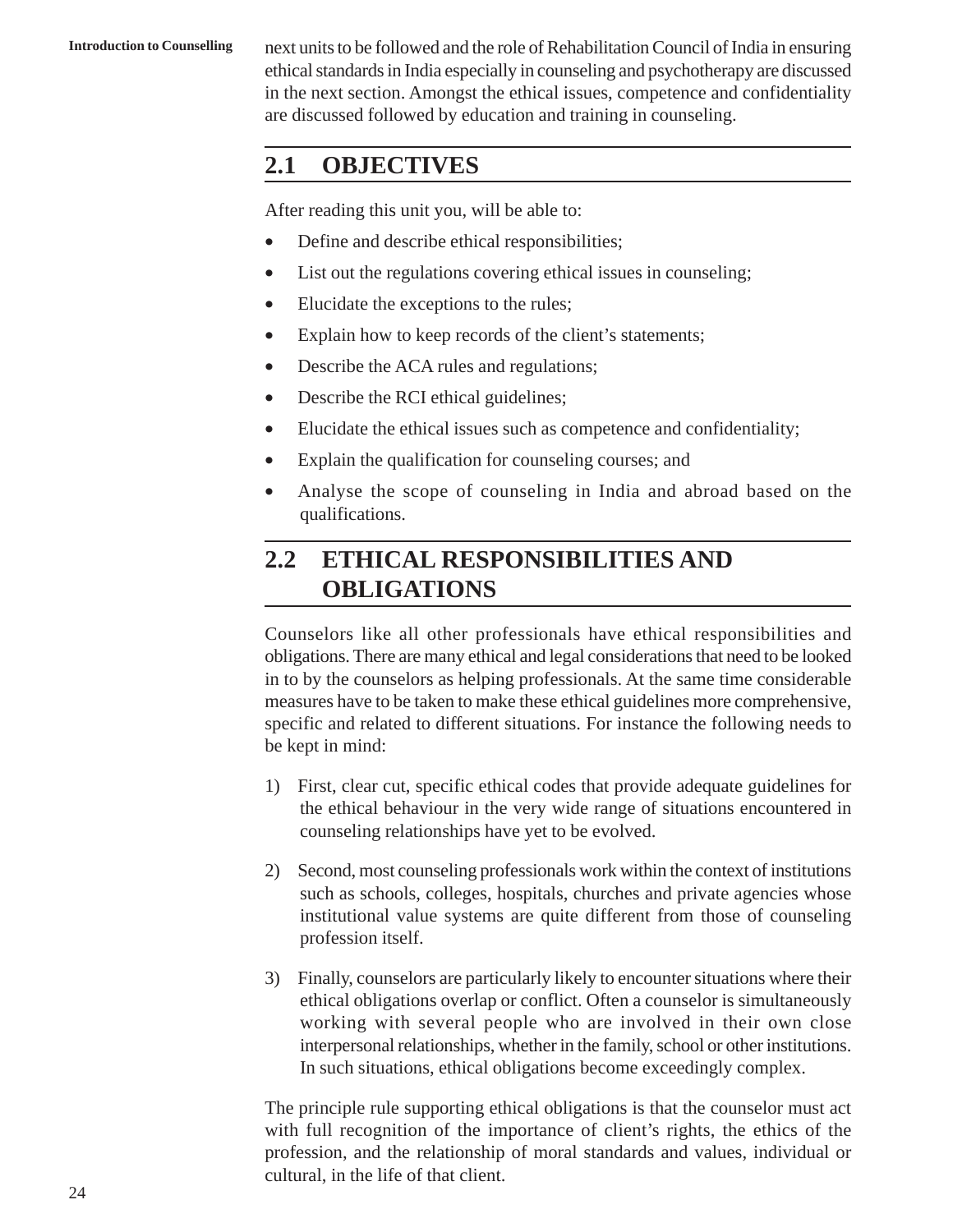The emphasis here is on the importance of practicing within the ethical guidelines established by ones professional associations and guidelines established by law. In fact, the very labeling of counseling as a helping profession suggests that we have assumed responsibilities of our profession in providing professional counseling services for our clientele and serving the public. These responsibilities include acceptable standards of performance or competence, an accepted code of personal conduct in relationships with clients and the public, and a commitment to contribute to the public well being that transcends monetary gain.

## **2.2.1 Nature of Ethics**

A code of ethics represents the values of a profession translated into standards of conduct. A code of ethics provides structure to guidelines for a profession's membership to follow in professional practice and also for the public to anticipate in interactions with the profession and its membership. It is important to differentiate professional ethics and legally mandated ethics.

For counselors at least two basic statements of ethical practice and behaviour apply to work in the profession

- a) ACA code of ethics (2005), and
- b) Ethical principles of psychologists and code of conduct of American Psychological Association (2002).

The members of these associations are expected to follow these codes of ethics and professional standards. Failure to abide by these standards may result in expulsion from the profession.

## **2.2.2 American Counselling Association (ACA) Code of Ethics**

The American Counseling Association (ACA) describes itself as an educational, scientific, and professional organisation whose members work in a variety of settings and serve in multiple capacities. The association has adopted a Code of Ethics that provides guidelines to ACA members around issues of responsible and ethical decision making.

### **Five Purposes**

According to its Introduction, the ACA Code of Ethics serves five purposes:

- 1) Clarifying members' ethical responsibilities;
- 2) Supporting the ACA mission;
- 3) Establishing principles for behaviour and best practices of ACA members;
- 4) Serving as an ethical guide promoting the counseling profession's values; and
- 5) Providing a basis for processing ethical complaints.

### **Eight Sections**

The ACA Code of Ethics address ethical principles required of counselors who subscribe to the organisation's purposes.

There are in all 8 sections

- Section A : Deals with the counsellor's encouragement of client growth.
- Section B : This deals with professional responsibility.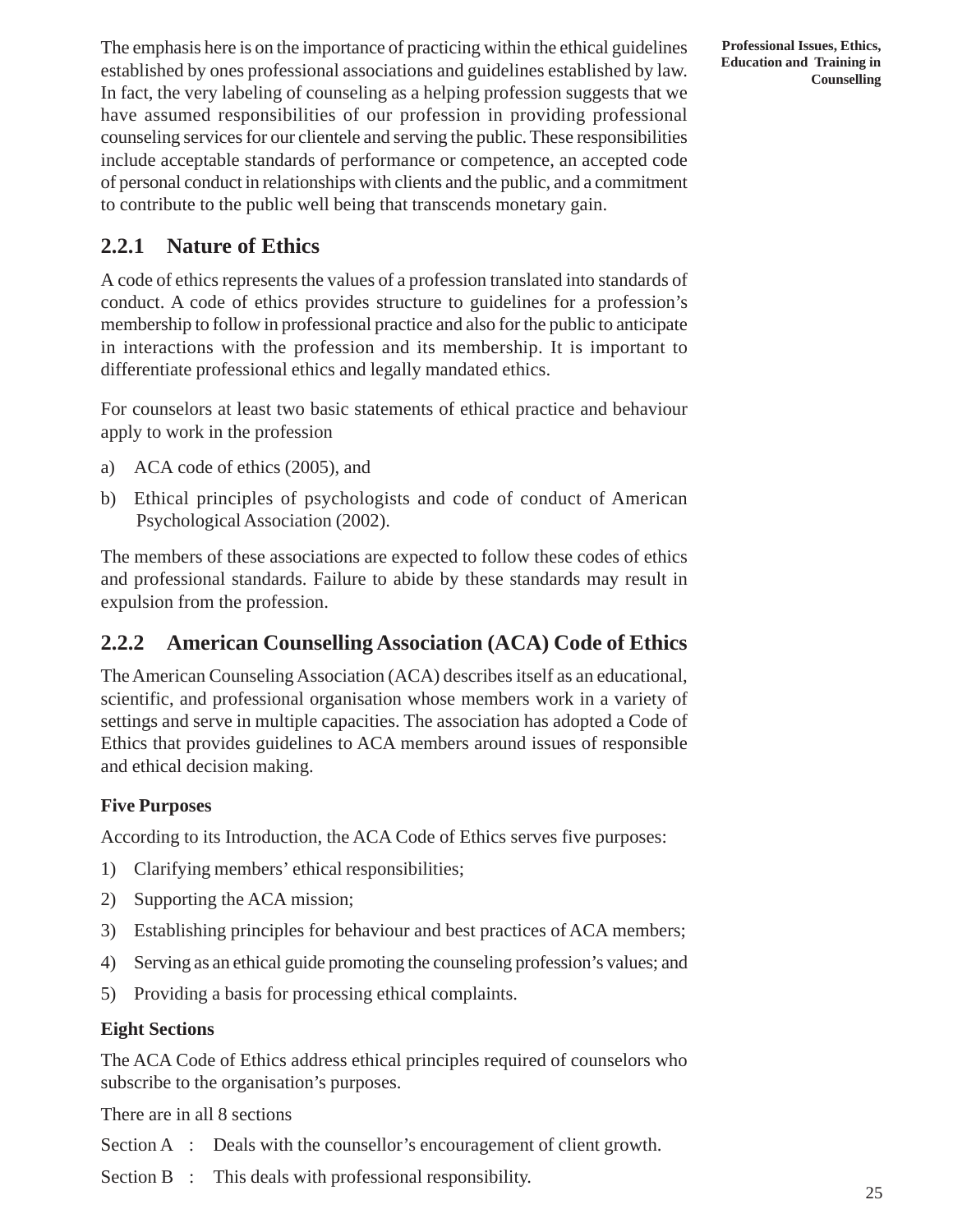- **Introduction to Counselling** Section C : This deals with professional relationships.
	- Section D : This section addresses client rights, building trust and boundary setting between client and the counselor.
	- Section E : This describes requirements for counselor, which includes knowledge of and familiarity with counseling tools, supervision and teaching.
	- Section F : This provides guidelines for training counselors.
	- Section G : This is also called as the research and publication section. This encourages counsellors to add to the knowledge base of the profession and describes the proper steps that need to be taken.
	- Section H : This is called the ethical issues section and describes how to determine and respond to ethical dilemmas and offences. This section discusses what counselors should aspire with regard to ethical behaviour and responsibility.

Standards of practice : This sets forth the minimal behavioural standards set in the Code of Ethics. The eight sections given above describe the information contained in the Code of Ethics in more detail, breaking them down into 51 practice standards.

### **2.2.3 Confidentiality, Privileged Communication, and Privacy**

#### **Confidentiality**

Confidentiality is an ethical concept which states that what ever is said between two persons will remain secret and will not be shared without consent. The ethical standards state that the counselors should keep information confidential unless disclosure is required to prevent clear and imminent danger to the client and others when legal requirements demand that confidential information be revealed. The ethical standards also state that while the counsellor's primary obligation for confidentiality is to the client, the counselor should balance that obligation with an understanding of the legal and inherent rights of the client. Counsellors are advised to explain the limits of confidentiality to clients so that they do not feel betrayed if confidentiality is broken. .

#### **Privileged communication**

In law, communication between parties to a confidential relation such that the communication's recipient is exempted from disclosing it as a witness. Communications between attorney and client are privileged and do not have to be disclosed to the court. The right to privileged communication also exists between husbands and wives, as neither is required to testify against the other in court, and between physicians and patients, though doctors may be required to disclose such information if the right of the defendant to receive a fair trial outweighs the patient's right to confidentiality. Members of the clergy have limited rights to refuse to testify in court, and reporters have been accorded a limited right to privileged communication concerning the sources of their information, though they can be ordered to divulge information in certain circumstances.

Certain classes of communications between persons who stand in a confidential or fiduciary relationship to each other that the law will not permit to be divulged in court. Examples of confidential relationships are those of psychiatrist and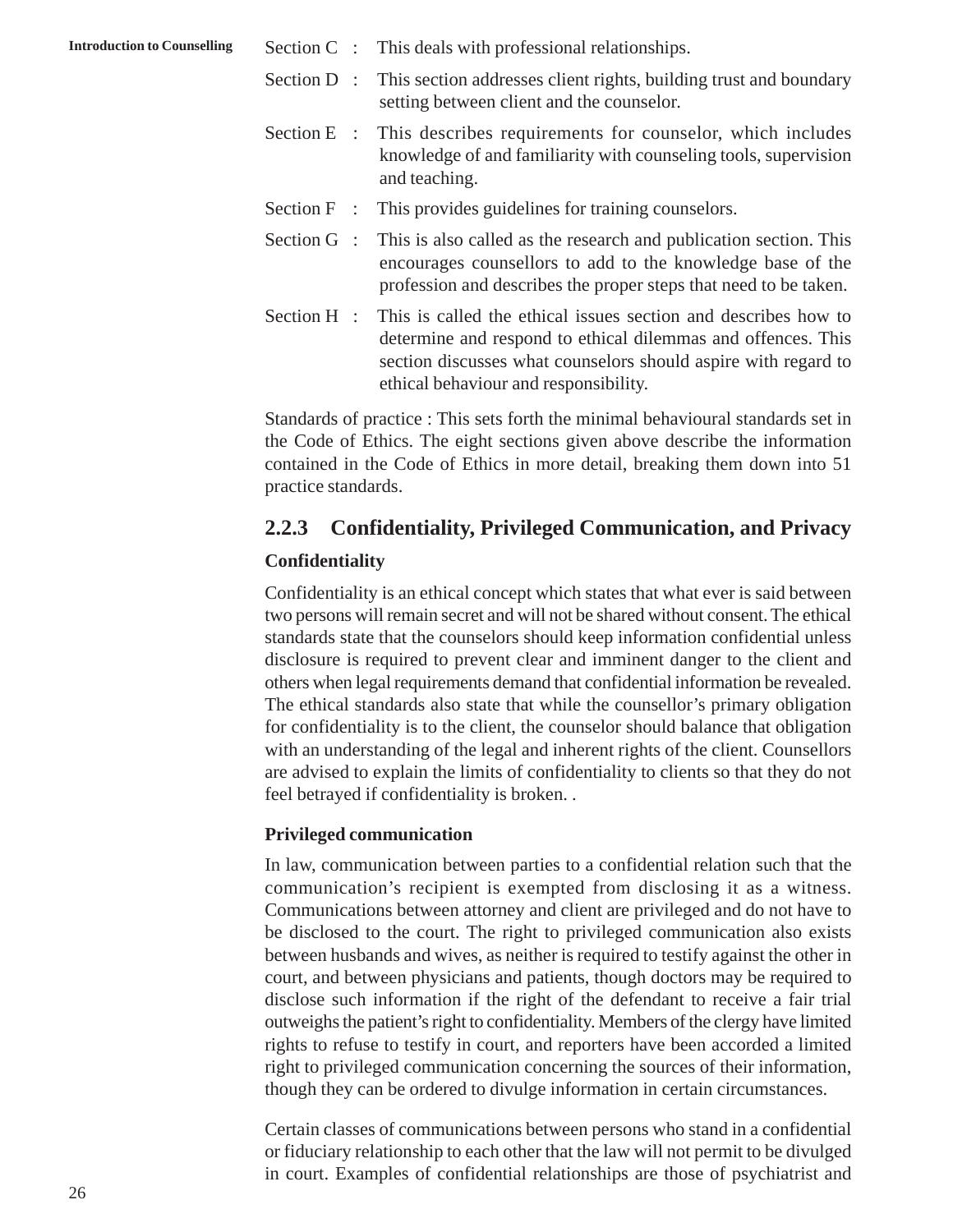A privileged communication is a private statement that must be kept in confidence by the recipient for the benefit of the communicator. Even if it is relevant to a case, a privileged communication cannot be used as evidence in court. Privileged communications are controversial because they exclude relevant facts from the truth seeking process.

Privileged communications exist because society values the privacy or purpose of certain relationships. The established privileged communications are those between wife and husband, clergy and communicant, psychotherapist and patient, physician and patient, and attorney and client.

These relationships are protected for various reasons. The wife-husband and clergy-communicant privileges protect the general sanctity of marriage and religion. The Counsellor and client privilege promotes full disclosure in the interests of the client's welfare.

A communication is not confidential, and therefore not privileged, if it is overheard by a third party who is not an agent of the listener. Agents include secretaries and other employees of the listener. For example, a communication between a counselor and client would be privileged even if the counsellor's secretary happened to overhear it.

Privileged communications are not always absolute. For instance, a criminal defendant may be able to access communications between an accuser and the accuser's doctor if the defendant's interest in the disclosure, in the opinion of the court, outweighs the interest in confidentiality. The court will consider such a request only if the defendant can establish a reasonable probability that important information exists in the communication that will be relevant to the case.

### **Privacy**

In general, the right to be free from secret surveillance and to determine whether, when, how, and to whom, one's personal or organisational information is to be revealed. In specific, privacy may be divided into four categories:

- 1) Physical: restriction on others to experience a person or situation through one or more of the human senses;
- 2) Informational: restriction on searching for or revealing facts that are unknown or unknowable to others;
- 3) Decisional: restriction on interfering in decisions that are exclusive to an entity;
- 4) Dispositional: restriction on attempts to know an individual's state of mind.

# **2.2.4 Respecting Client Rights**

a) **Multicultural/Diversity Considerations:** Counselors maintain awareness and sensitivity regarding cultural meanings of confidentiality and privacy. Counselors respect differing views toward disclosure of information. Counselors hold ongoing discussions with clients as to how, when, and with whom information is to be shared.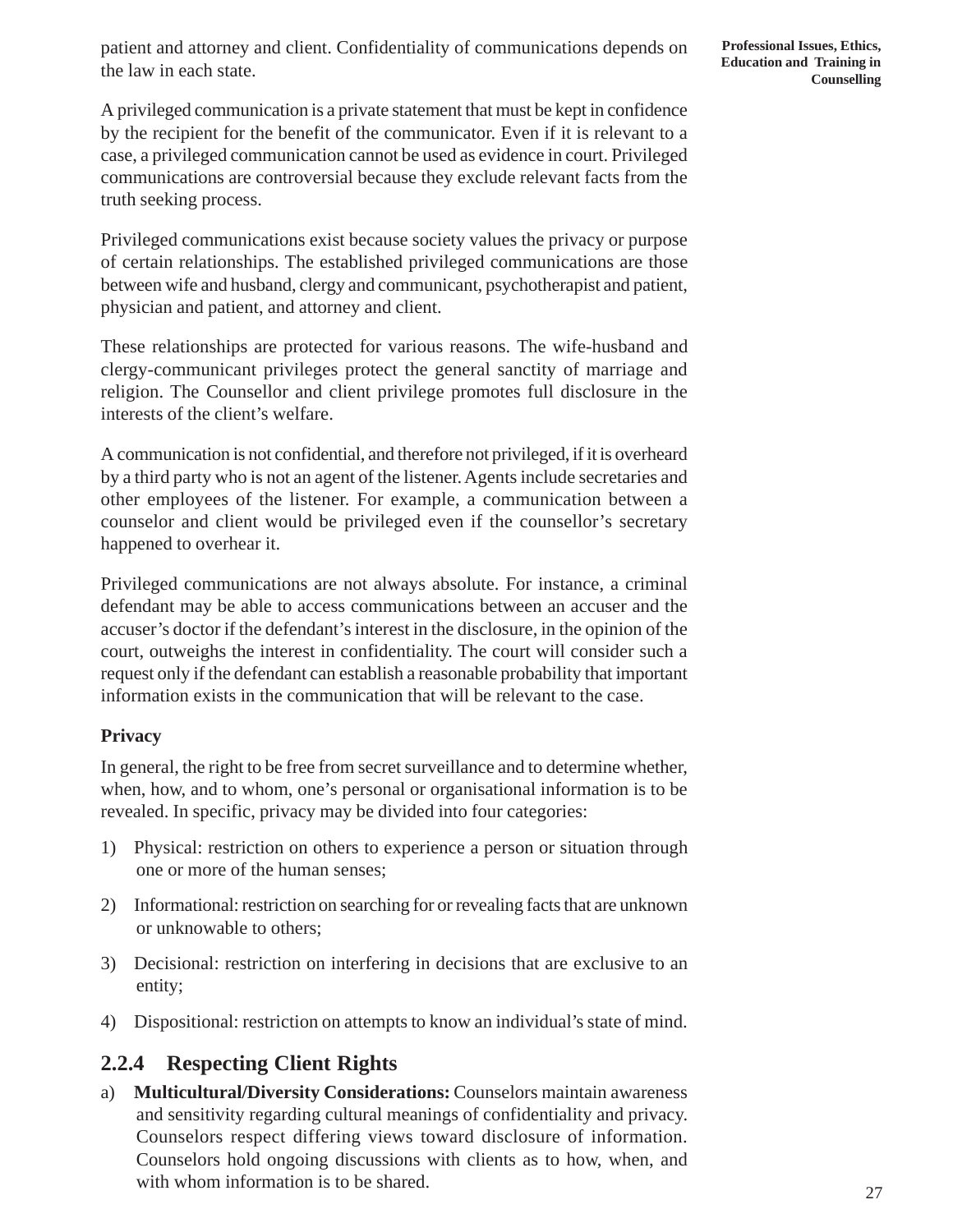- **Introduction to Counselling** b) **Respect for Privacy:** Counselors respect client rights to privacy. Counselors solicit private in- formation from clients only when it is beneficial to the counseling process.
	- c) **Respect for Confidentiality:** Counselors do not share confidential information without client consent or without sound legal or ethical justification.
	- d) **Explanation of Limitations:** At initiation and throughout the counseling process, counselors inform clients of the limitations of confidentiality and seek to identify foreseeable situations in which confidentiality must be breached.

### **2.2.5 Exceptions**

- a) **Danger and Legal Requirements:** The general requirement that counselors keep information confidential does not apply when disclosure is required to protect clients or identified others from serious and foreseeable harm or when legal requirements demand that confidential information must be revealed. Counselors consult with other professionals when in doubt as to the validity of an exception. Additional considerations apply when addressing end of life issues.
- b) **Contagious, Life Threatening Diseases:** When clients disclose that they have a disease commonly known to be both communicable and life threatening, counselors may be justified in disclosing information to identifiable third parties, if they are known to be at demonstrable and high risk of contracting the disease. Prior to making a disclosure, counselors confirm that there is such a diagnosis and assess the intent of clients to inform the third parties about their disease or to engage in any behaviours that may be harmful to an identifiable third party.
- c) **Court Ordered Disclosure:** When subpoenaed to release confidential or privileged information without a client's permission, counselors obtain written, informed consent from the client or take steps to prohibit the disclosure or have it limited as narrowly as possible due to potential harm to the client or counseling relationship.
- d) **Minimal Disclosure:** To the extent possible, clients are informed before confidential information is disclosed and are involved in the disclosure decision making process. When circumstances require the disclosure of confidential information, only essential information is revealed.

## **2.2.6 Information Shared with Others**

- a) **Treatment Teams:** When client treatment involves a continued review or participation by a treatment team, the client will be informed of the team's existence and composition, information being shared, and the purposes of sharing such information.
- b) **Confidential Settings:** Counselors discuss confidential information only in settings in which they can reasonably ensure client privacy.
- c) **Third-Party Payers:** Counselors disclose information to third party payers only when clients have authorised such disclosure.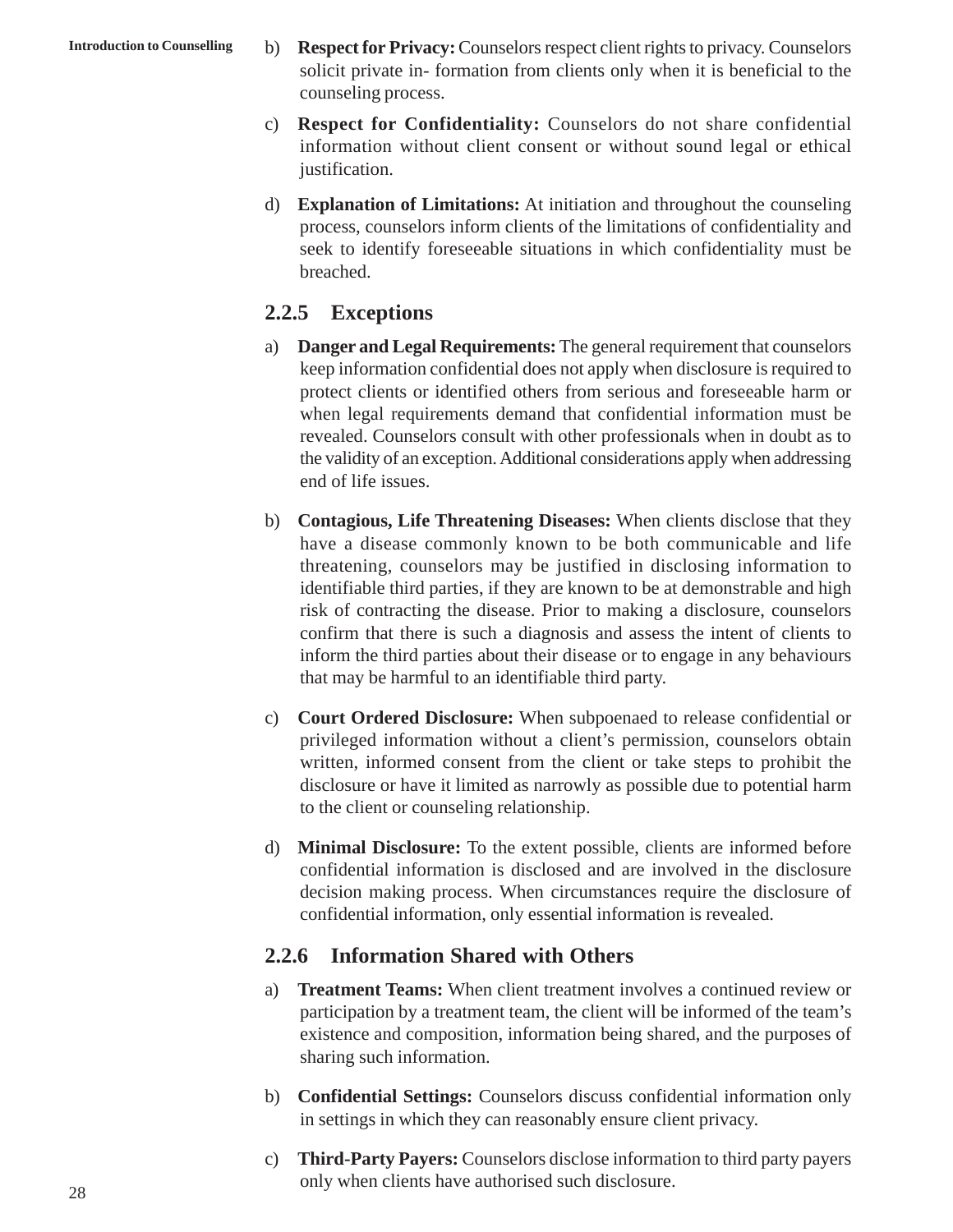- d) **Transmitting Confidential Information**: Counselors take precautions to ensure the confidentiality of information transmitted through the use of computers, electronic mail, facsimile machines, telephones, voicemail, answering machines, and other electronic or computer technology
- e) **Deceased Clients:** Counselors protect the confidentiality of deceased clients, consistent with legal requirements and agency or setting policies.

### **2.2.7 Groups and Families**

- a) **Group Work:** In group work, counselors clearly explain the importance and parameters of confidentiality for the specific group being entered.
- b) **Couples and Family Counseling:** In couples and family counseling, counselors clearly define who is considered "the client" and discuss expectations and limitations of confidentiality. Counselors seek agreement and document in writing such agreement among all involved parties having capacity to give consent concerning each individual's right to confidentiality and any obligation to preserve the confidentiality of information known.

## **2.2.8 Clients Lacking Capacity to Give Informed Consent**

- a) **Responsibility to Clients:** When counseling minor clients or adult clients who lack the capacity to give voluntary, informed consent, counselors protect the confidentiality of information received in the counseling relationship as specified by state laws, written policies, and applicable ethical standards.
- b) **Responsibility to Parents and Legal Guardians:** Counselors inform parents and legal guardians about the role of counselors and the confidential nature of the counseling relationship. Counselors are sensitive to the cultural diversity of families and respect the inherent rights and responsibilities of parents/guardians over the welfare of their children/charges according to law. Counselors work to establish, as appropriate, collaborative relationships with parents/guardians to best serve clients.
- c) **Release of Confidential Information:** When counseling minor clients or adult clients who lack the capacity to give voluntary consent to release confidential information, counselors seek permission from an appropriate third party to disclose information. In such instances, counselors inform clients consistent with their level of understanding and take culturally appropriate measures to safeguard client confidentiality.

## **2.2.9 Records**

- a) **Confidentiality of Records:** Counselors ensure that records are kept in a secure location and that only authorised persons have access to records.
- b) **Permission to Record:** Counselors obtain permission from clients prior to recording sessions through electronic or other means.
- c) **Permission to Observe:** Counselors obtain permission from clients prior to observing counseling sessions, reviewing session transcripts, or viewing recordings of sessions with supervisors, faculty, peers, or others within the training environment.

**Professional Issues, Ethics, Education and Training in Counselling**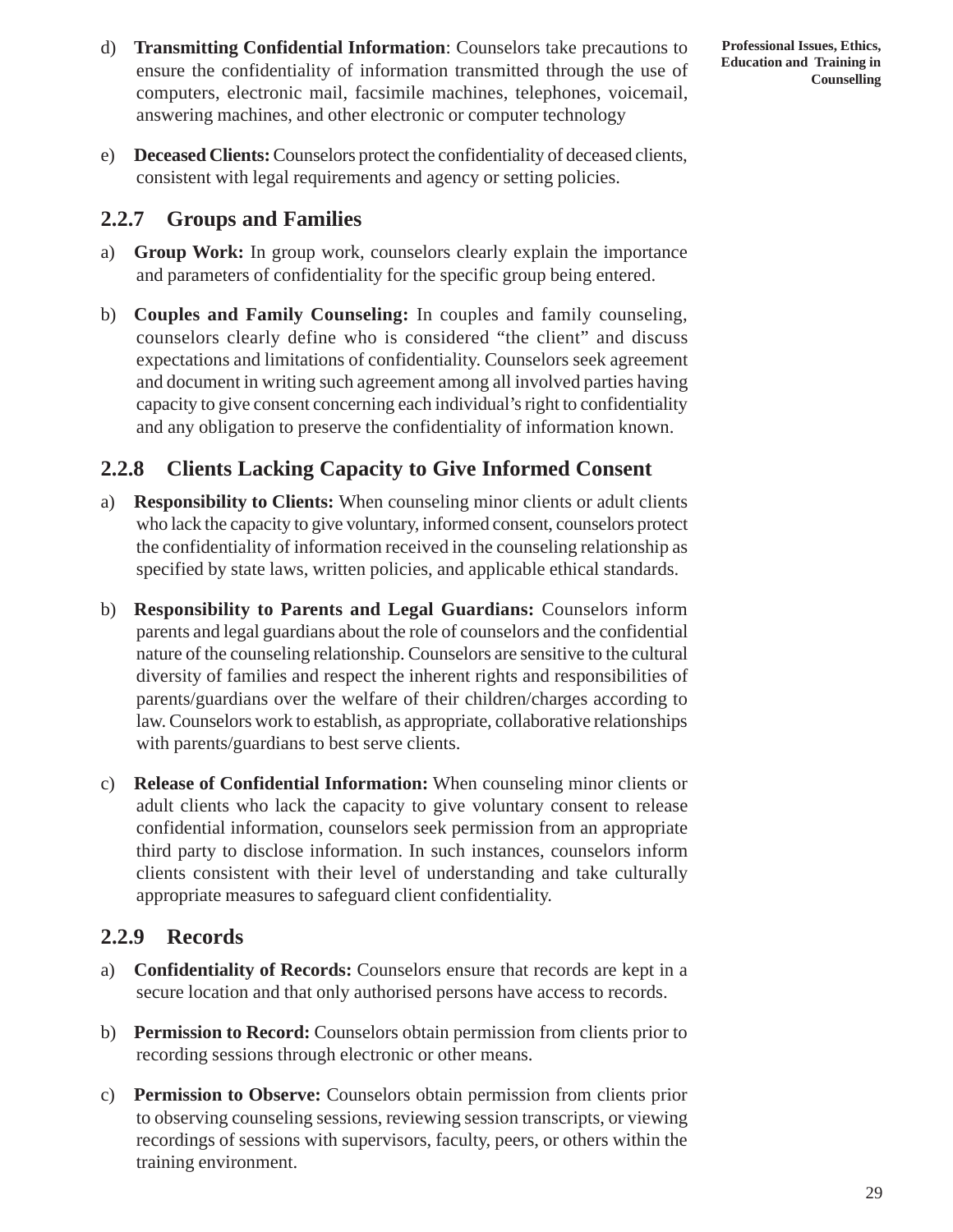- **Introduction to Counselling** d) **Client Access:** Counselors provide reasonable access to records and copies of records when requested by competent clients. Counselors limit the access of clients to their records, or portions of their records, only when there is compelling evidence that such access would cause harm to the client. Counselors document the request of clients and the rationale for withholding some or all of the record in the files of clients. In situations involving multiple clients, counselors provide individual clients with only those parts of records that related directly to them and do not include confidential information related to any other client.
	- e) **Assistance With Records:** When clients request access to their records,counselors provide assistance and consultation in interpreting counseling records.
	- f) **Disclosure or Transfer:** Unless exceptions to confidentiality exist, counselors obtain written permission from clients to disclose or transfer records to legitimate third parties. Steps are taken to ensure that receivers of counseling records are sensitive to their confidential nature.
	- g) **Storage and Disposal after Termination:** Counselors store records following termination of services to ensure reasonable future access, maintain records in accordance with state and federal statutes governing records, and dispose of client records and other sensitive materials in a manner that protects client confidentiality. When records are of an artistic nature, counselors obtain client (or guardian) consent with regards to handling of such records or documents.
	- h) **Reasonable Precautions:** Counselors take reasonable precautions to protect client confidentiality in the event of the counselor's termination of practice, incapacity, or death.

### **2.2.10 Research and Training**

- a) **Institutional Approval:** When institutional approval is required, counselors provide accurate information about their research proposals and obtain approval prior to conducting their research. They conduct research in accordance with the approved research protocol.
- b) **Adherence to Guidelines:** Counselors are responsible for understanding and adhering to state, federal, agency, or institutional policies or applicable guidelines regarding confidentiality in their research practices.
- c) **Confidentiality of Information Obtained in Research:** Violations of participant privacy and confidentiality are risks of participation in research involving human participants. Investigators maintain all research records in a secure manner.They explain to participants the risks of violations of privacy and confidentiality and disclose to participants any limits of confidentiality that reasonably can be expected. Regardless of the degree to which confidentiality will be maintained, investigators must disclose to participants any limits of confidentiality that reasonably can be expected.
- d) **Disclosure of Research Information:** Counselors do not disclose confidential information that reasonably could lead to the identification of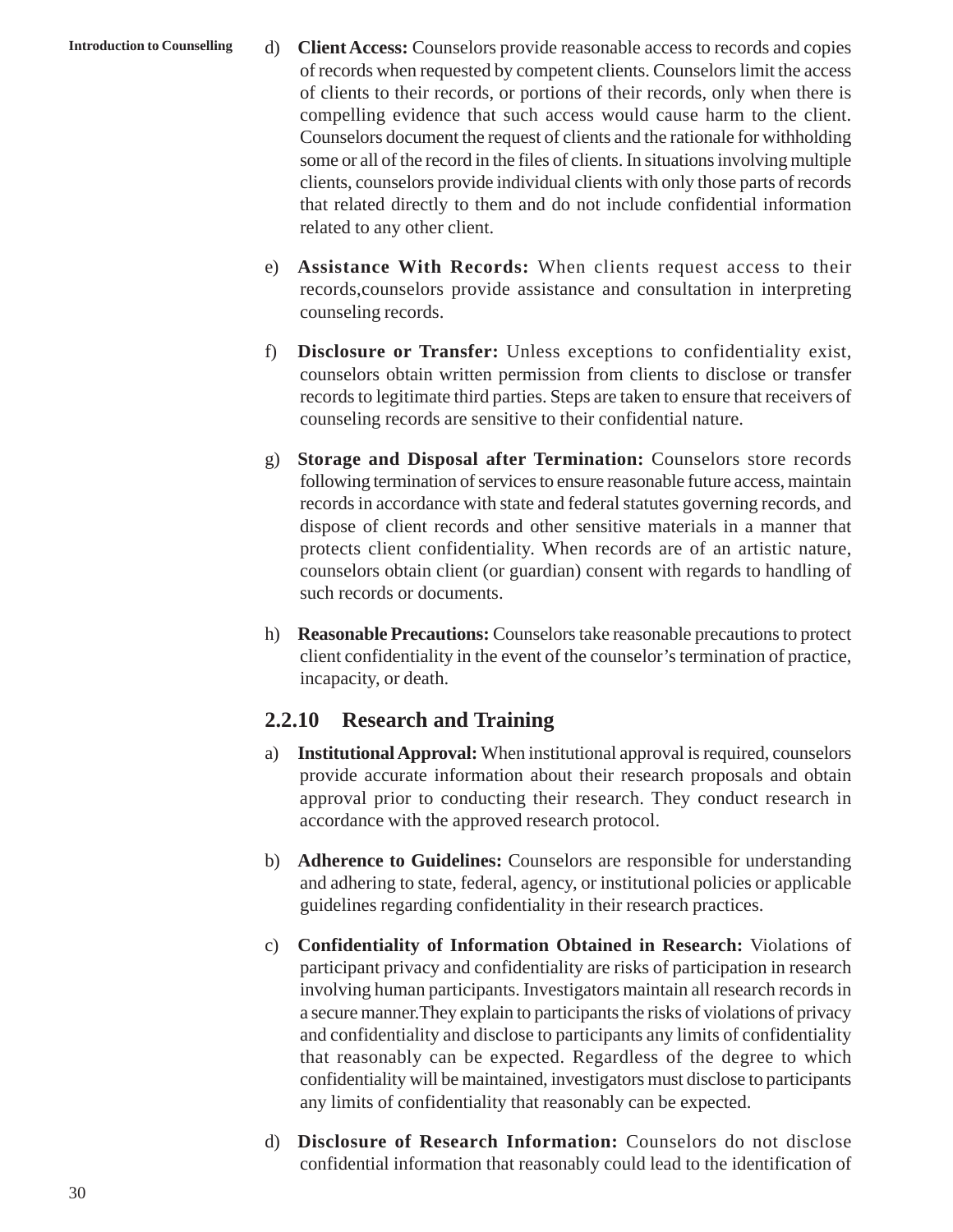a research participant unless they have obtained the prior consent of the person. Use of data derived from counseling relationships for purposes of training, research, or publication is confined to content that is disguised to ensure the anonymity of the individuals involved.

e) **Agreement for Identification:** Identification of clients, students, or supervisees in a presentation or publication is permissible only when they have reviewed the material and agreed to its presentation or publication.

## **2.2.11 Consultation**

- a) **Agreements:** When acting as consultants, counselors seek agreements among all parties involved concerning each individual's rights to confidentiality, the obligation of each individual to preserve confidential information, and the limits of confidentiality of information shared by others.
- b) **Respect for Privacy:** Information obtained in a consulting relationship is discussed for professional purposes only with persons directly involved with the case. Written and oral reports present only data germane to the purposes of the consultation, and every effort is made to protect client identity and to avoid undue invasion of privacy.
- c) **Disclosure of Confidential Information:** When consulting with colleagues, counselors do not disclose confidential information that reasonably could lead to the identification of a client or other person or organisation with whom they have a confidential relationship unless they have obtained the prior consent of the person or organisation or the disclosure cannot be avoided. They disclose information only to the extent necessary to achieve the purposes of the consultation.

| <b>Self Assessment Questions</b> |                                                           |
|----------------------------------|-----------------------------------------------------------|
| 1)                               | Discuss nature of ethics.                                 |
|                                  |                                                           |
|                                  |                                                           |
|                                  |                                                           |
|                                  |                                                           |
|                                  |                                                           |
|                                  |                                                           |
| 2)                               | What are the important componenets of ACA code of ethics? |
|                                  |                                                           |
|                                  |                                                           |
|                                  |                                                           |
|                                  |                                                           |
|                                  |                                                           |
|                                  |                                                           |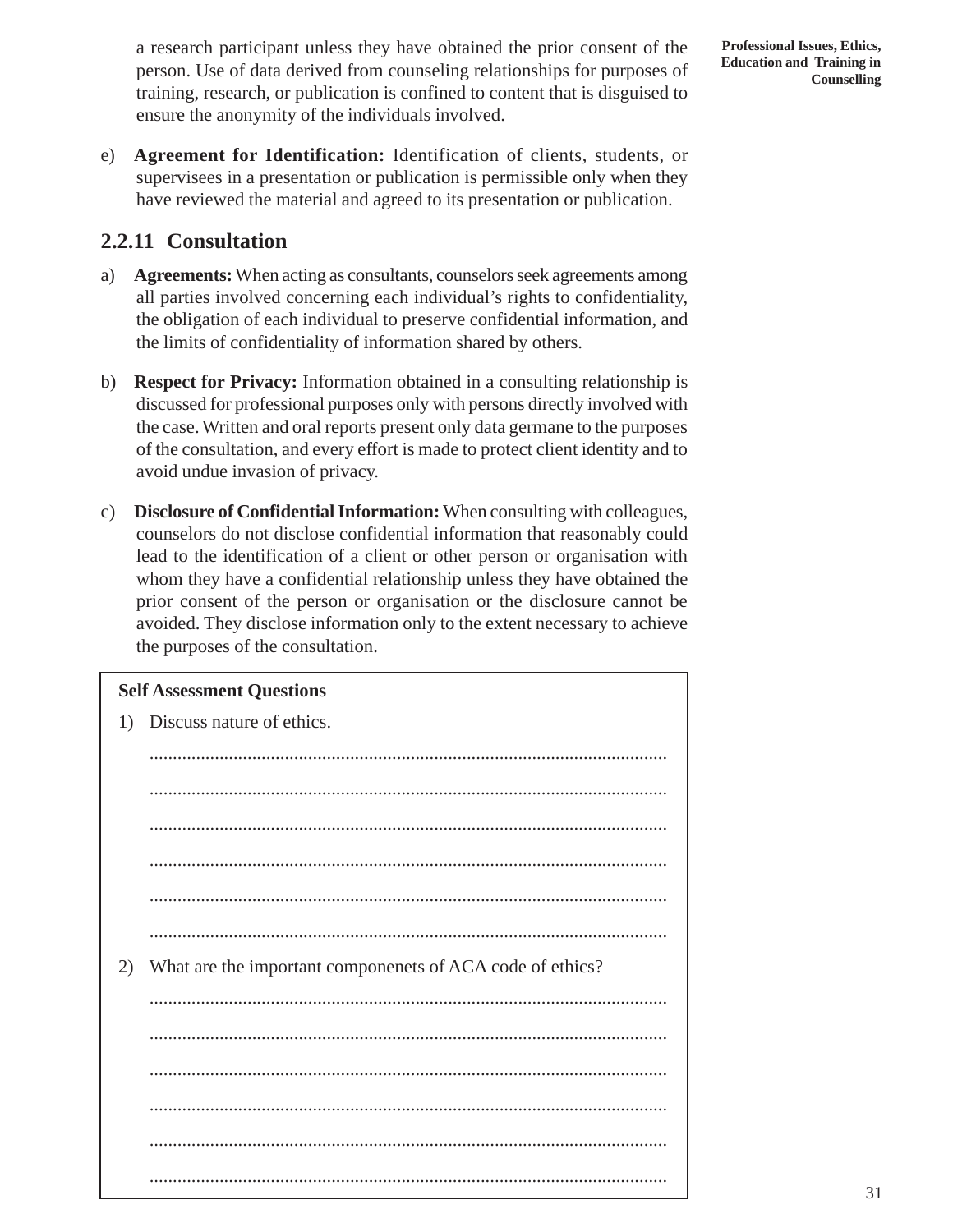Introduction to Counselling 3) Discuss in detail the privileged communicaction, confidentiality and privacy. ............................................................................................................... ............................................................................................................... ............................................................................................................... ............................................................................................................... ............................................................................................................... 4) Describe the conditions under which one finds exceptions to the ethical rules. ............................................................................................................... ............................................................................................................... ............................................................................................................... ............................................................................................................... ............................................................................................................... 5) Discuss maintaining of records of clients cases. ............................................................................................................... ............................................................................................................... ............................................................................................................... ............................................................................................................... ...............................................................................................................

# **2.3 REHABILITATION COUNCIL OF INDIA (RCI)**

In India the counseling, psychotherapy, psychological treatments, social work interventions, rehabilitation counseling etc. are all monitored by the apex agency Rehabilitation Council of India. Not only they monitor the training institutitons and ensure that the counselors get the proper training, but they also make sure that the counselors are updated on the latest techniques available once license is given, by organising refresher courses for the practicing counselors. They also have worked out certain ethical guidelines which are given below.

"RCI Code of Ethics Adopted July 17, 2001 Revised March 28, 2006

### **Introduction**

The standards contained in this Code of Ethics are statements of ethical principles having broad applicability to members and registrants of RCI. However, the enumeration of particular duties and the proscription of certain conduct do not negate the existence of other obligations logically flowing from such principles. Conduct deemed unethical may be construed to include lesser offenses, such as aiding and abetting.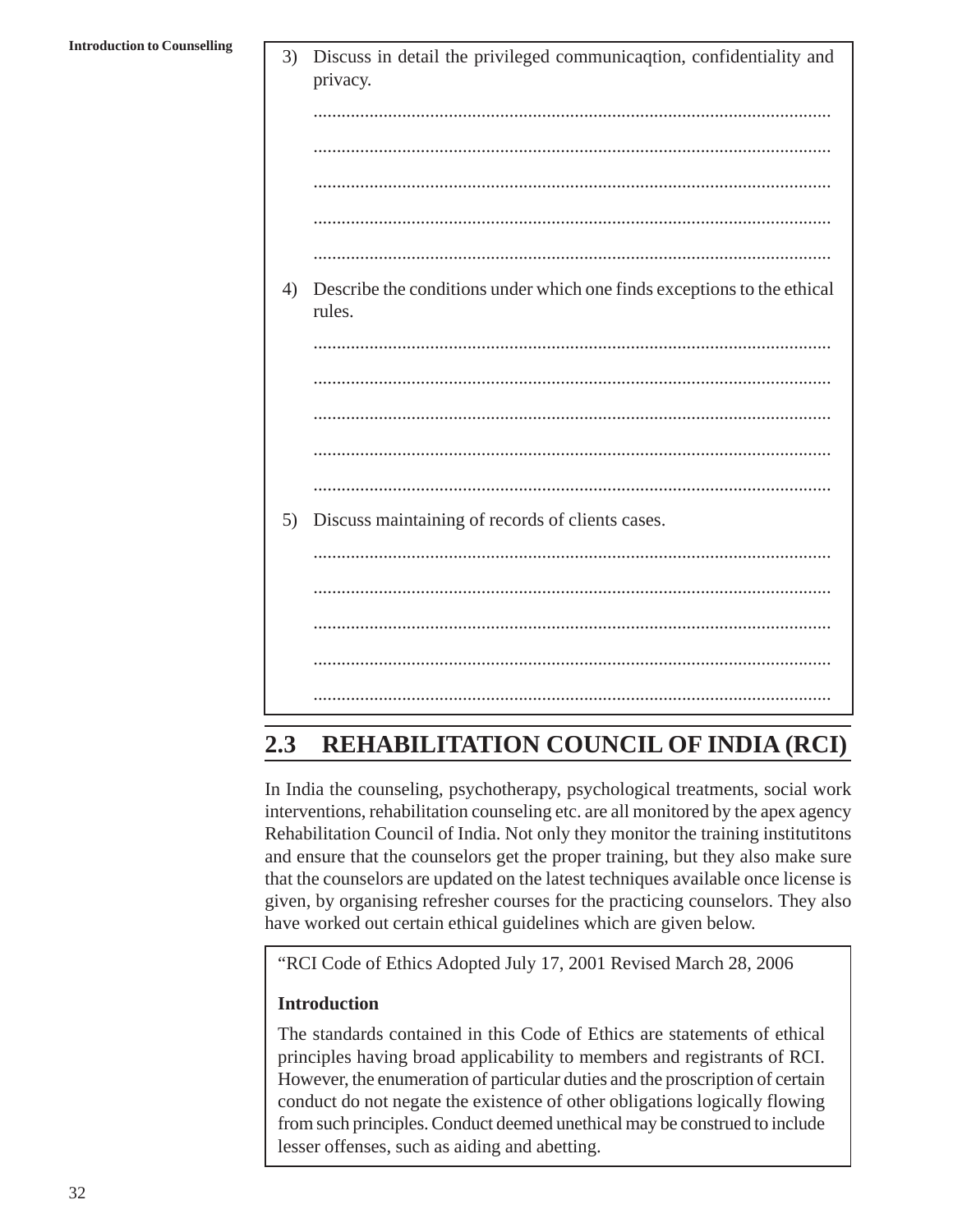Members and registrants of RCI should also recognise that their profession and their practice may be governed by various laws and regulations regarding professional registration and the conduct of trade. It is their responsibility, therefore, to be familiar with those laws and regulations and to conduct themselves accordingly.

General Obligations Members and registrants shall maintain and further their knowledge of the science and profession of roofing, waterproofing, and the building envelope, and shall maintain the highest possible standard of professional judgment and conduct.

### **Obligations to the Public**

Members and registrants should uphold the letter and spirit of the ethical standards governing their professional affairs and should consider the full impact of their actions on the community at large.

Thus, a member or registrant shall: I) Engage only in accurate, appropriate and truthful promotion of his/her practice; II) Be respectful of the rights of others in obtaining professional work or employment; and III) Make only accurate, truthful and appropriate statements or claims about his/her professional qualifications, experiences or performance.

### **Obligations to the Client**

Members and registrants shall conduct themselves in a fashion which brings credit to themselves, their employers and their profession. In addition to upholding the behavioural standards described above, a member or registrant:

- I) Shall preserve the confidence of his/her client or employer and serve each in a professional and competent manner.
- II) Shall exercise unprejudiced and unbiased judgment and conduct when performing all professional services;
- III) Shall practice only in his/her area of competence;
- IV) Shall decline any activity or employment, avoid any significant financial or other interest, and decline any contribution if it would reasonably appear that such activity, employment, interest, or contribution could compromise his or her professional judgment or conduct, or prevent him/her from serving the best interest of his/her client or employer, without making full disclosure to the client and obtaining the client's consent thereto;
- V) Shall neither offer nor make any payment or gift to any public official, private client or industry representative with the intent of influencing that person's judgment or decision in connection with an existing or prospective project in which the member/registrant is interested; and
- VI) May contribute his services or anything of value to those endeavors which the member deems worthy. Further, a member or registrant has the right to participate in the political process and to contribute time and money to political campaigns.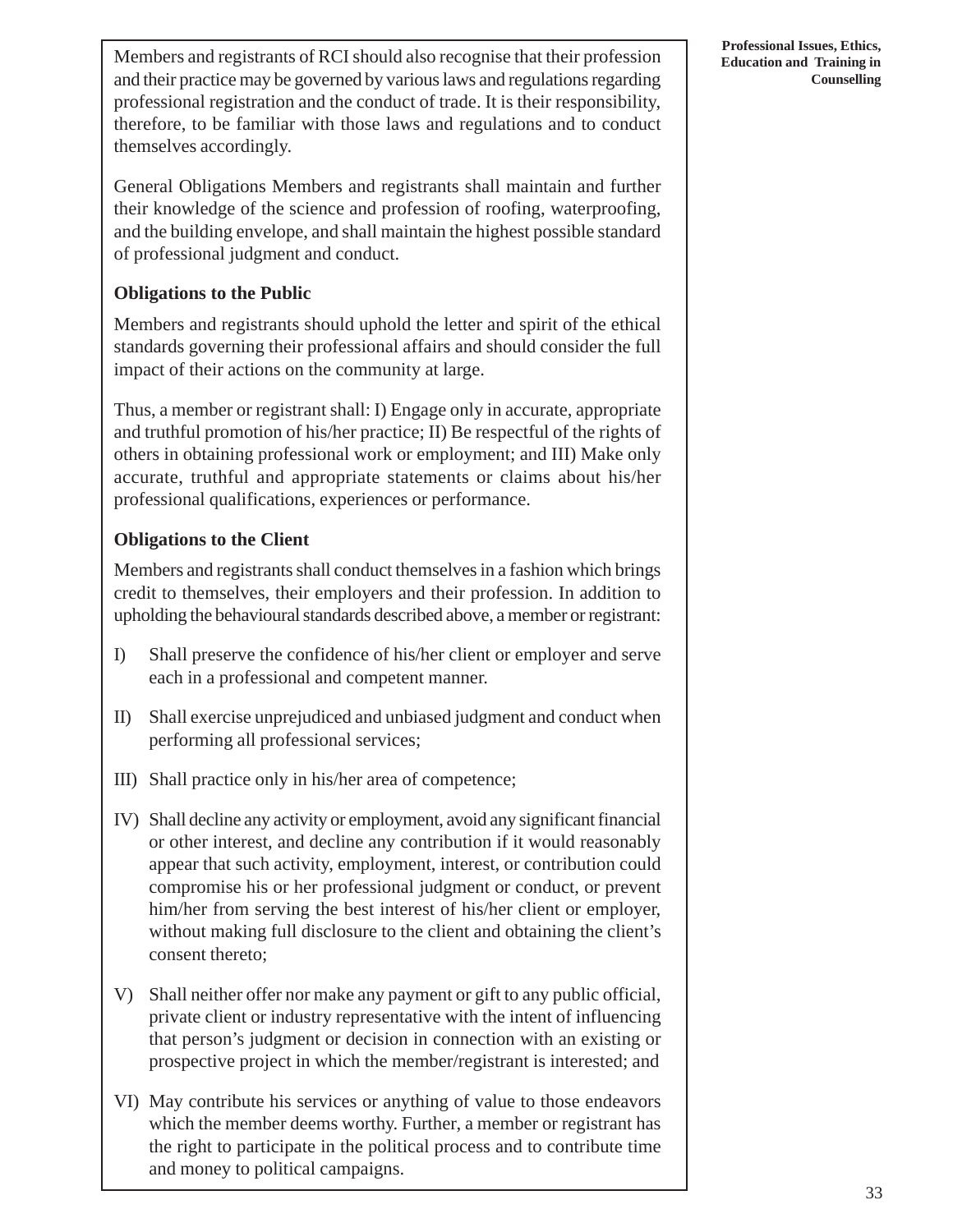# **Introduction to Counselling Obligations to the Profession and Building Industry**

Members and registrants shall:

- I) Recognise the value and contributions of others engaged in the design and construction process, and refrain from making false statements about the work of others, and shall not maliciously injure or attempt to injure the prospects, practice, or employment position of others; and
- II) Encourage professional education and research, as well as the development and dissemination of information relating to the design and construction of roofing, waterproofing, and building envelope systems.

Further, the following practices are not in themselves unethical, unprofessional, or contrary to any policy of RCI, and RCI members and registrants are free to decide for themselves whether to engage in any of these practices:

- I) Submitting competitive bids or price quotations, including in circumstances where price is the sole or principle consideration in the selection of a consultant;
- II) Providing discounts; or
- III) Providing free services.

# **2.4 ETHICAL ISSUES**

## **2.4.1 Competence**

The ethical issue of competence begins when the counselor accepts a position as a professional counselor. The counselor must determine, along with the potential employer, whether he or she is qualified by virtue of training and, where appropriate, experience for the position. The counselor applicant must possess qualifications for certification or licensure when appropriate and also special interests and or values that might influence on the job functioning. The counselors should not apply for positions in which they are not interested or for which they re not qualified.

On the job the counselor is responsible professionally to practice within his or her limitations. Although competence is often difficult to determine, training and experience can provide useful guidelines in indicating what we are qualified to do. Consultation with supervisors and or more experienced professional colleagues can help identify the limits of ones professional competence.

Degrees, licenses and certificates may convey levels of competence to the public, yet in actuality, we must recognise variations in the competencies among practitioners with the same credentials. It is the responsibility of the counselor to keep updating their skills, competence and expertise through participation in various educational and professional opportunities, reading professional literature and attending professional meetings, seminars and conferences.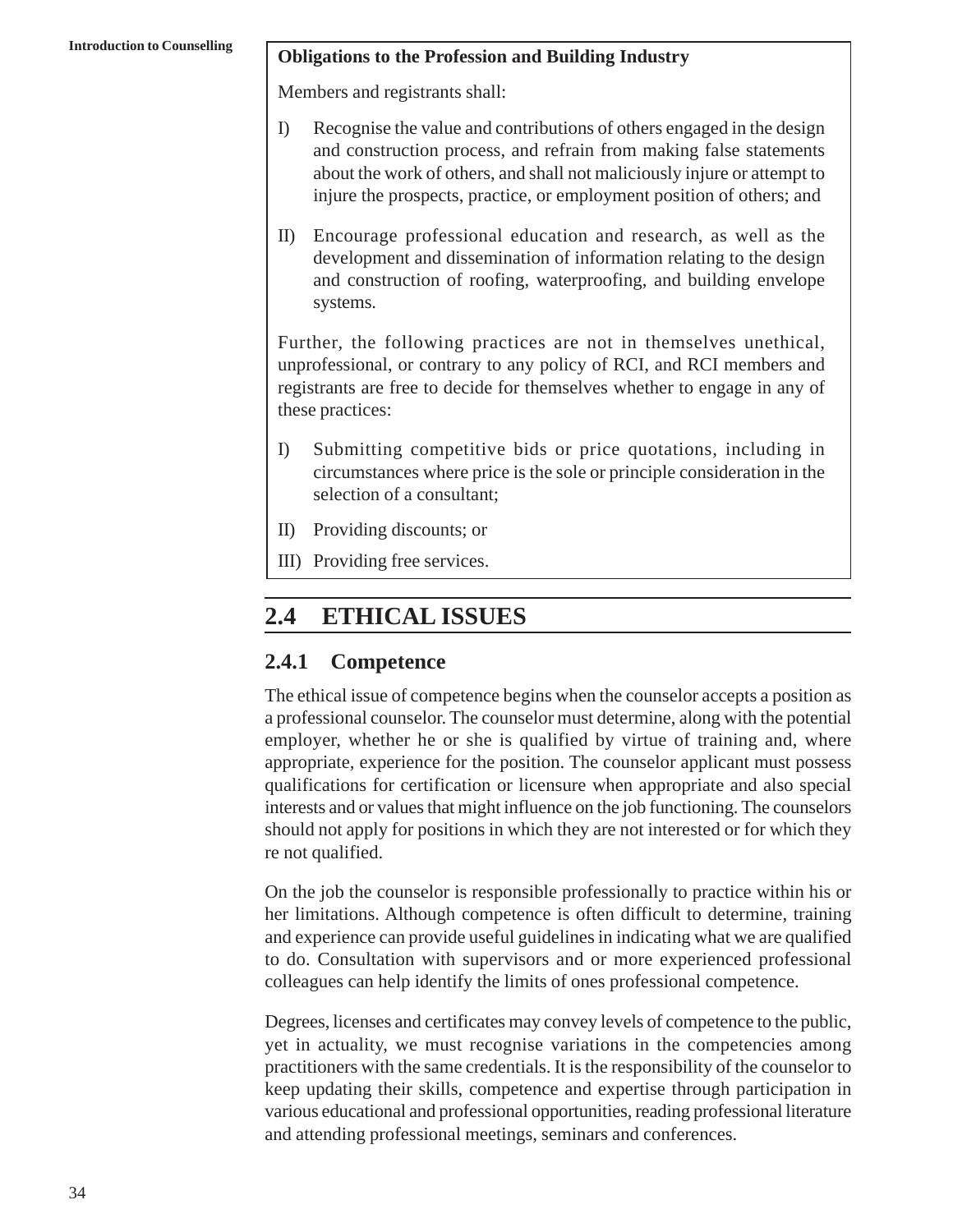When the counselors determine that the client's needs may be beyond their competencies, they should promptly arrange for an appropriate referral. Thus responsibility includes helping the client identify a suitable professional.

**Professional Issues, Ethics, Education and Training in Counselling**

## **2.4.2 Confidentiality**

Trust is an essential cornerstone in the counseling relationship and central to the development and maintenance of trust is the principle of confidentiality. The obligation of counselors to maintain confidentiality in their relationships with their clients is not absolute; however, counselors need to be aware of both ethical and legal guidelines that apply.

### **Principles of Confidentiality**

- 1) The obligation of confidentiality is relative rather than absolute since there are conditions that can alter it.
- 2) Confidentiality depends on the nature of the material, so that the material which is already public or can easily become so is not bound by confidentiality in the same way as the entrusted secret.
- 3) Material that is harmless does not bind the counselor to confidentiality.
- 4) The material that is necessary for a counselor or an agency to function effectively is often released from the bounds of confidentiality.
- 5) Confidentiality is always conditioned by the intrinsic right of the counselee to his integrity and reputation, to the secret, and to resist aggression. Such rights can be protected by the counselor even against the law.
- 6) Confidentiality is limited to also by the rights of the counselor to preserve his own reputation and integrity, to resist harm or aggression, and to preserve privileged communication.
- 7) Confidentiality is determined and limited by the rights of an innocent third party and by the rights of the community.

### **Three Levels of Confidentiality**

- 1) Professional use of information. Every counselor is obligated to handle information about clients or potential clients only in professional ways.
- 2) Confidentiality refers to information that arises out of the counseling relationship.
- 3) This level of confidentiality occurs when it is obvious that the client will not communicate to complete confidence except in cases of clear and immediate danger to human life.

In distinguishing between confidentiality and privileged communication, it is important to remember that confidentiality is primarily an ethical concept whereas privileged communication is a legal concept. Confidentiality may be viewed as an ethical responsibility that requires the professional counselor to protect and withhold from others information shared with the assumption of privacy by the client during the counseling process.

Arthur & Swanson (1993), note exemptions cited Bissel and Royce (1992), the ethical principles of confidentiality are: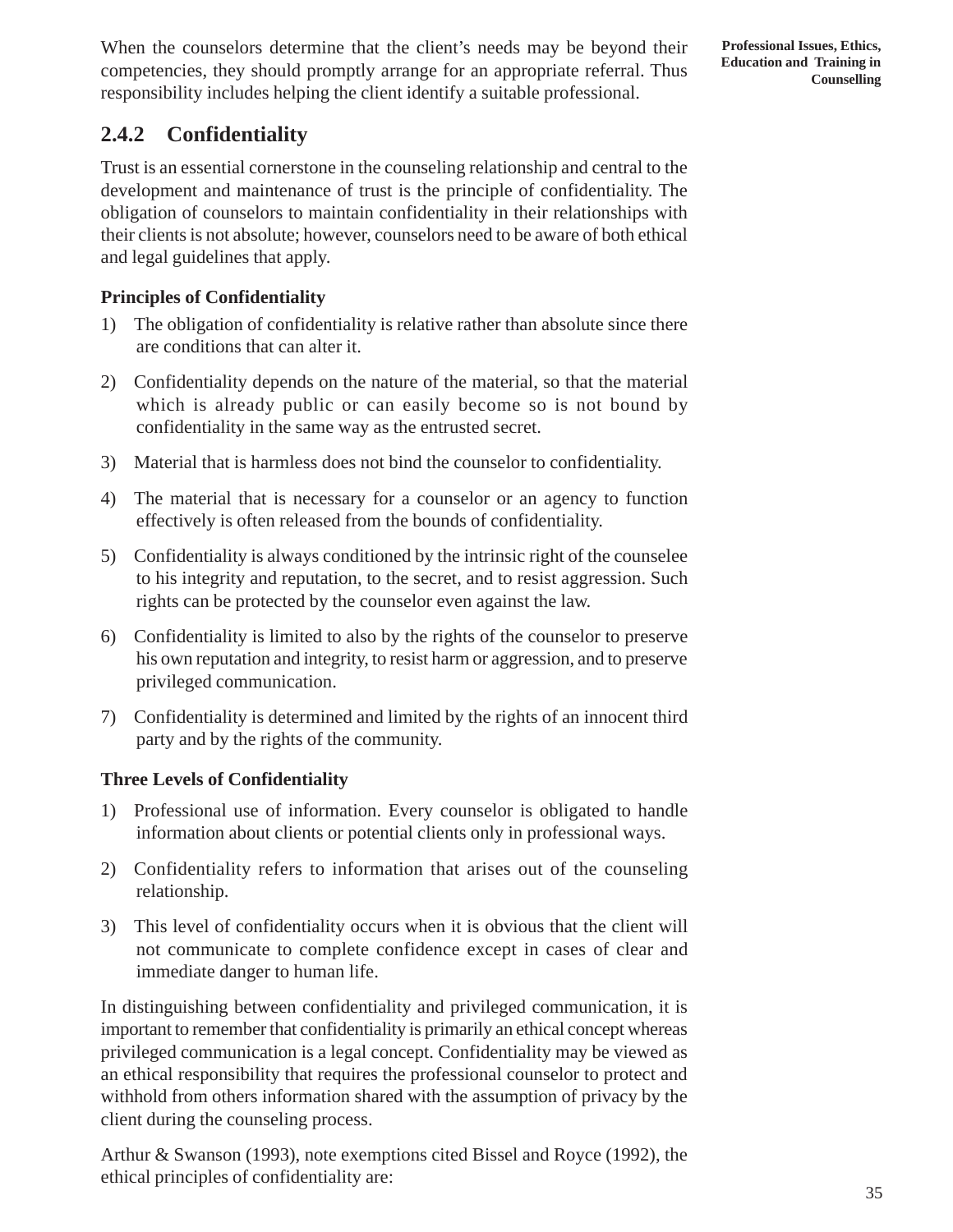- **Introduction to Counselling** 1) The client is a danger to self and others. The law places physical safety above considerations of confidentiality for the right of privacy. Protection of the person takes precedence and includes the duty to warn.
	- 2) The client requests the release of the principle and privacy remains with the client and maybe waved. The counselor should release information as requested by the client.
	- 3) A court orders a release of information. The responsibility under the law for the counselor to maintain confidentiality is overridden when the court determines that the information is needed to serve the cause of justice.
	- 4) The counselor is receiving systematic clinical supervision. The client gives the right of confidentiality when it is known that session material will be use during supervision.
	- 5) Clerical assistance process information and papers related to the client. The client should be informed that the office person will have access to the records for routine matters such as billing and record keeping.
	- 6) Legal and clinical consultations are needed; the client should be informed (ethical) rights of the counselor to obtain other professional opinions about progress and the name(s) of those used as consultant (s).
	- 7) Clients raise the issue of their mental health in a legal proceeding. In a custody suit, parents introduce their mental condition into the suit, where upon they authorise the release of the counselor's records.
	- 8) A third party is present in the room, clients are (presumably) aware of person other than the counselor is present and therefore wave their right of privacy in permitting the third person to be present.
	- 9) Clients are below the ager of 18, parents or guardians have the legal rights to communication between the minor and counselor.
	- 10) In intra agency or institutional sharing of information is part of treatment process otherwise confidential material maybe shared among professional staff when it is in the interest of the client to do so, however, the client must be aware that this is being done.
	- 11) Sharing of information is required within a penal system. Information obtained from prisoners that may otherwise be considered confidential maybe shared within the system in the interest of the operation of the system and disposition of the case.
	- 12) The client's purpose in disclosing information was to seek advice in the furtherance of crime and fraud. The obligation here changes from one of maintaining confidentiality to one of preventing society from further criminal activity.
	- 13) The counselor has reason to suspect child abuse. All states now legally require the reporting of suspected abuse.

The counseling process involves the sharing of very personal information. People will not feel safe discussing their situations and feelings with a counselor unless they are confident that their privacy will be respected, and their issues will not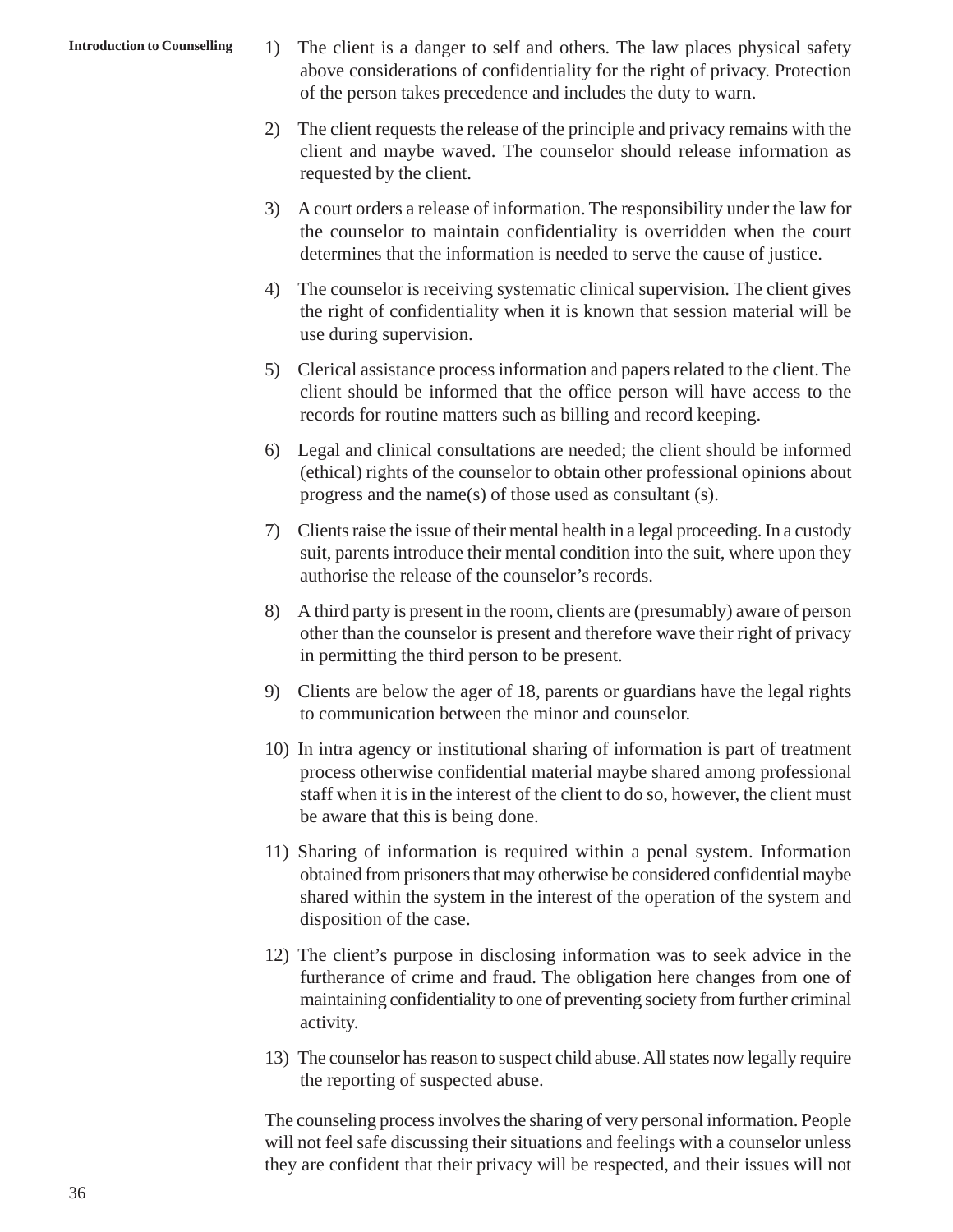be casually spread around. Nonetheless, there are times when sharing such information is appropriate, or even necessary.

Here are some instances:

- Your client presents an imminent, serious danger to self or others
- Your client requests that you share information with others
- Another person is present in the room, clearly visible to your client (and, most often, at your client's request)
- Here are some borderline situations. You should discuss these with your client before you share their story with others.
- You feel the need to get input from a Craft elder, or from a counselor whose experience or insight you respect, or from another professional whose expertise is relevant to your client's situation (e.g. doctor, lawyer, teacher)
- You are presenting your client's case as part of ongoing supervision
- You normally share Craft concerns with your working partner, particularly when those concerns relate to a student or convener.
- You have someone trustworthy person assisting with your record keeping.
- Finally, there may come times when you are under legal pressure to break your client's confidence. It's very important that you become familiar with applicable law where you live. In situations like these, you must weigh all possible legal and related consequences and make your best conscientious decision:
- a court orders release of information
- your client is a legal minor, and parents demand disclosure
- "mandated reporter" situations, which vary from jurisdiction to jurisdiction. These may include child abuse, suicide risk, drug use or other problems

Our strong suggestion is that you ponder these situations, and any others that you can recall or imagine, before they arise. How do you think you would respond to them? As you understand your own reactions, you can let your clients know where your limits are. This allows them to decide how much personal information they can comfortably share with you.

# **Self Assessment Questions**

1) Delineate the ethical guidelines of the RCI in India

............................................................................................................... ............................................................................................................... ............................................................................................................... ............................................................................................................... ............................................................................................................... ...............................................................................................................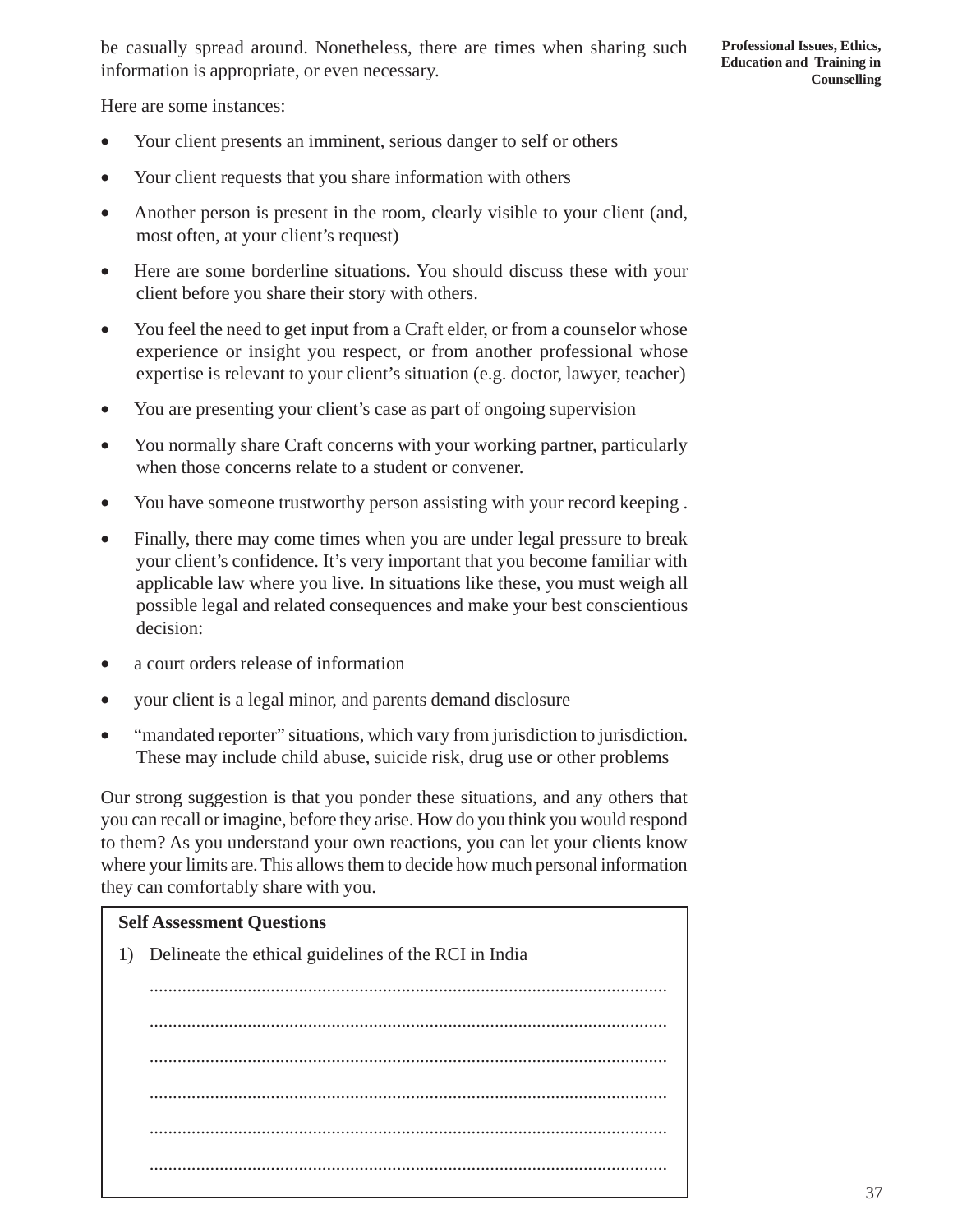Introduction to Counselling 2) What are the various aspects related to confidentiality? ............................................................................................................... ............................................................................................................... ............................................................................................................... ............................................................................................................... ............................................................................................................... 3) Discuss competence in clients from the point of view of ethical guidelines. ............................................................................................................... ............................................................................................................... ............................................................................................................... ............................................................................................................... ............................................................................................................... 4) What are the conditions under which one need not follow the ethical guidelines strictly? ............................................................................................................... ............................................................................................................... ............................................................................................................... ............................................................................................................... ...............................................................................................................

# **2.5 EDUCATION AND TRAINING IN COUNSELING**

### **2.5.1 Qualifications for Counseling Courses**

Certificate, Diploma and PG Diploma courses on counseling are offered by various institutes all over India. For pursuing a PG Diploma in Clinical and Community psychology, you need to have a graduation in Psychology. For admission to diploma program in Guidance & counseling, some institutes prefer candidates with a Bachelors degree in Home Sc., Education or Arts, whereas others admit candidates with a M.A/M.Ed (psychology) degree.

Counseling courses also include a certificate course in Guidance. Candidates with M.A degree in Psychology can apply for Diploma program in Vocational Rehabilitation and Counseling and PG Diploma course in Rehabilitation Psychology. Postgraduate candidates can also apply for PG Diploma in Counseling.

## **2.5.2 Benefits of Counseling Courses**

More and more people are resorting to counseling to solve various crises of their lives. After pursuing counseling courses, students acquire helping skills to counsel and guide people for coping up with their educational, social or personal crisis.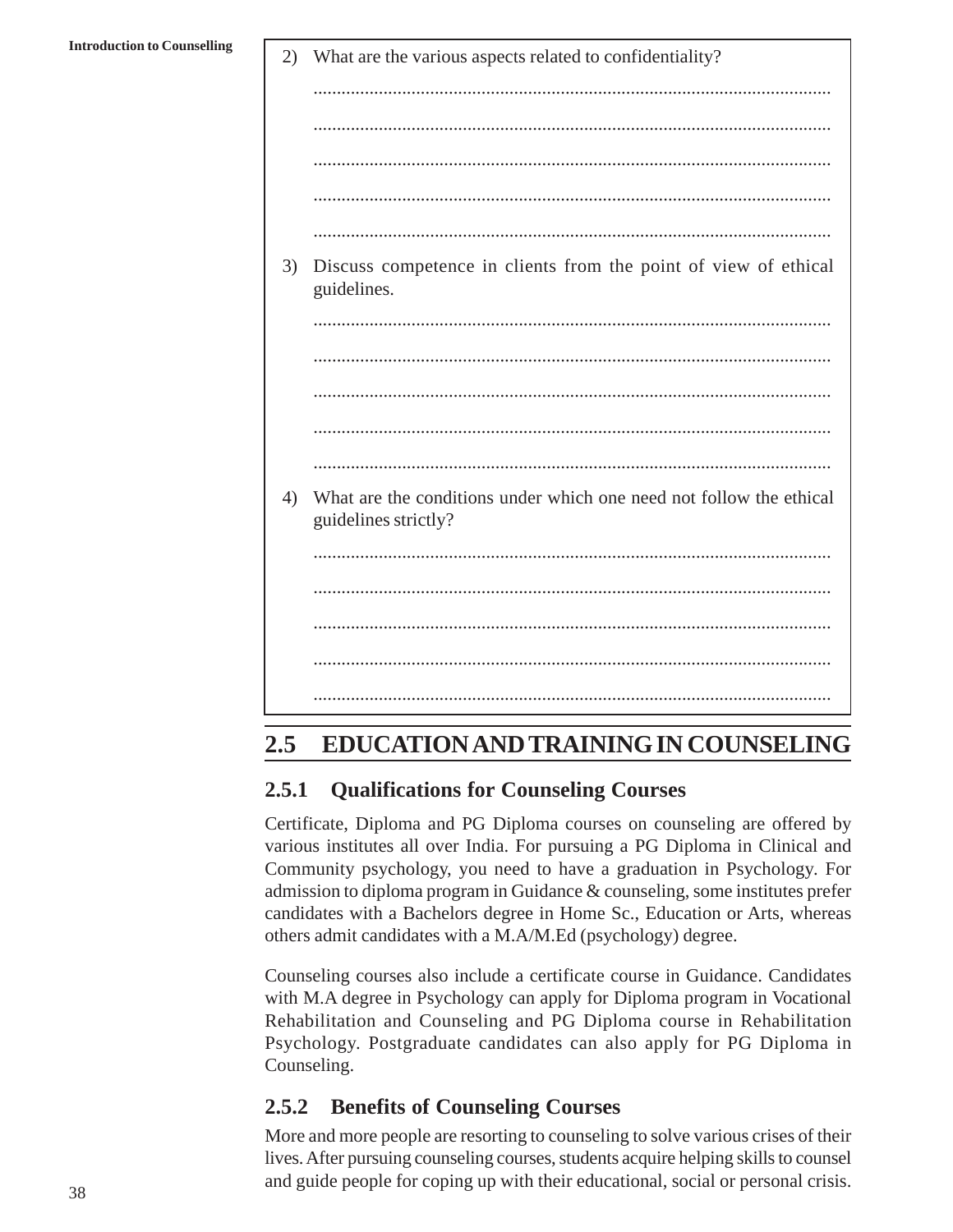## **2.5.3 Scope for Counseling in India**

Once you complete counseling courses, you can choose from several job profiles in India. Trained personnel can opt to work in marriage counseling agencies, schools and colleges, old age homes, counseling centers, welfare departments of governments or remain self employed.

## **2.5.4 Scope for Counseling Abroad**

In the countries in the West, counselors are held in the same rank as other medical practitioners. Their remunerations are thus higher than that in India. Counselors can opt for practicing abroad in the same fields offering counseling jobs in this country.

# **2.6 LET US SUM UP**

Counselors like all other professionals have ethical responsibilities and obligations. There are many ethical and legal considerations that need to be looked in to by the counselors as helping professionals. At the same time considerable measures have to be taken to make these ethical guidelines more comprehensive, specific and related to different situations.

The principle rule supporting ethical obligations is that the counselor must act with full recognition of the importance of client's rights, the ethics of the profession, and the relationship of moral standards and values, individual or cultural, in the life of that client.

The emphasis here is on the importance of practicing within the ethical guidelines established by ones professional associations and guidelines established by law. In fact, the very labeling of counseling as a helping profession suggests that we have assumed responsibilities of our profession in providing professional counseling services for our clientele and serving the public. These responsibilities include acceptable standards of performance or competence, an accepted code of personal conduct in relationships with clients and the public, and a commitment to contribute to the public well being that transcends monetary gain.

A code of ethics represents the values of a profession translated into standards of conduct. A code of ethics provides structure to guidelines for a profession's membership to follow in professional practice and also for the public to anticipate in interactions with the profession and its membership. It is important to differentiate professional ethics and legally mandated ethics.

For counselors at least two basic statements of ethical practice and behaviour apply to work in the profession, a) ACA code of ethics (2005), and b) Ethical principles of psychologists and code of conduct of American Psychological Association (2002).

The members of these associations are expected to follow these codes of ethics and professional standards. Failure to abide by these standards may result in expulsion from the profession.

In India the counseling, psychotherapy, psychological treatments, social work interventions, rehabilitation counseling etc are all monitored by the apex agency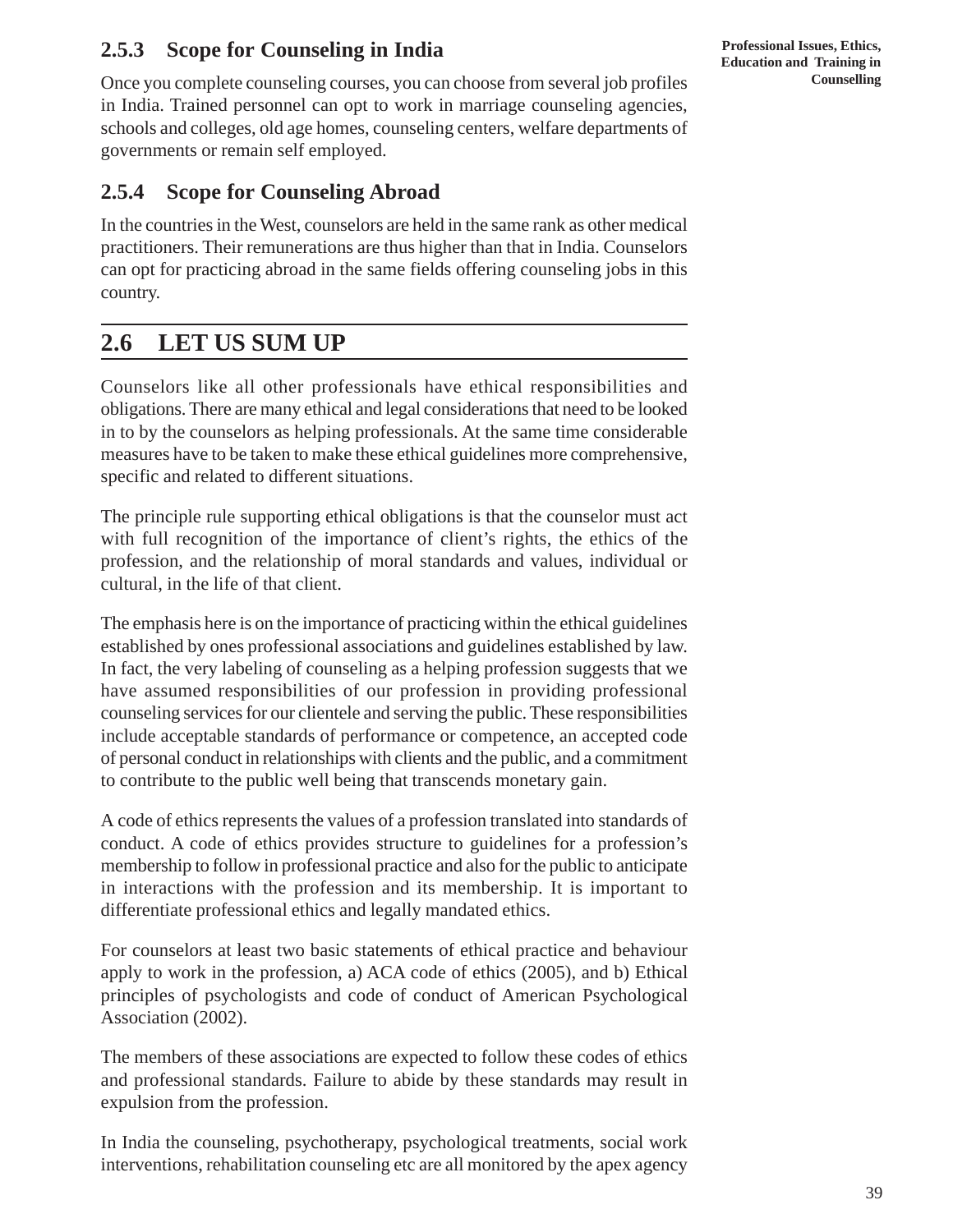**Introduction to Counselling** Rehabilitation Council of India. Not only they monitor the training institutitons and ensure that the counselors get the proper training, but they also make sure that the counselors are updated on the latest techniques available once license is given, by organising refresher courses for the practicing counselors.

> The ethical issue of competence begins when the counselor accepts a position as a professional counselor. The counselor must determine, along with the potential employer, whether he or she is qualified by virtue of training and, where appropriate, experience for the position. The counselor applicant must possess qualifications for certification or licensure when appropriate and also special interests and or values that might influence on the job functioning. The counselors should not apply for positions in which they are not interested or for which they re not qualified.

> Trust is an essential cornerstone in the counseling relationship and central to the development and maintenance of trust is the principle of confidentiality. The obligation of counselors to maintain confidentiality in their relationships with their clients is not absolute; however, counselors need to be aware of both ethical and legal guidelines that apply.

> In distinguishing between confidentiality and privileged communication, it is important to remember that confidentiality is primarily an ethical concept whereas privileged communication is a legal concept. Confidentiality may be viewed as an ethical responsibility that requires the professional counselor to protect and withhold from others information shared with the assumption of privacy by the client during the counseling process.

> The counseling process involves the sharing of very personal information. People will not feel safe discussing their situations and feelings with a counselor unless they are confident that their privacy will be respected, and their issues will not be casually spread around. Nonetheless, there are times when sharing such information is appropriate, or even necessary.

# **2.7 UNIT END QUESTIONS**

- 1) Define ethical responsibilities and regulations.
- 2) Discuss nature of ethics
- 3) What are the ethical guidelines ACA code of ethics?
- 4) Define and describe the issues concerned with confidentiality, privileged communication and privacy.
- 5) Discuss respecting client's rights and indicate the exceptions.
- 6) What are the conditions under which the relatives and families are interviewed?
- 7) Put forward the ethical guidelines of the Rehabilitation Council of India.
- 8) What are the ethical issues concerned with competence and confidentiality?
- 9) Discuss research and training for counseling.